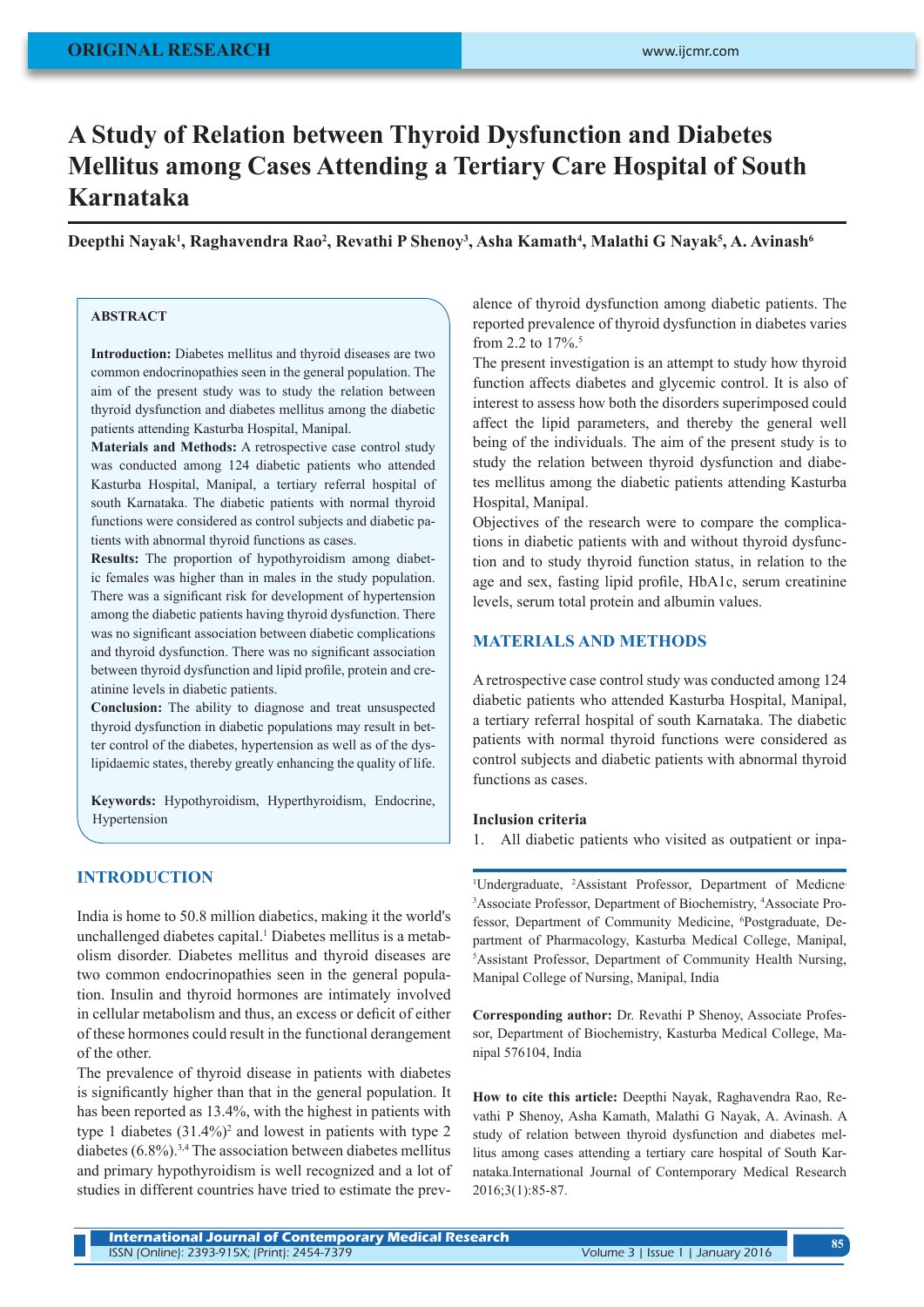tient to Kasturba Hospital, Manipal were selected on the basis of their blood sugar values (fasting sugar level >126 mg/dl and postprandial level >200mg/dl).

2. In addition to this, diabetics with or without thyroid dysfunction were chosen. The thyroid function is considered to be abnormal when the TSH,  $T_3$  and  $T_4$  values are increased or decreased from the normal range (Normal ranges for TSH: 0.3- 4.5 UIU /ml, T3: 0.8 – 2 ng/ml and T4:  $4.5 - 12$  g/dl).

#### **Exclusion criteria:**

1. Non-diabetic patients with abnormal thyroid functions were not selected for the study.

#### **METHODOLOGY**

After obtaining permission from the Hospital Authorities and from the Institutional Ethical Committee, the records of the diabetic patients with and without thyroid disorder who attended the hospital from January 2010 to July 2011 were reviewed. List of cases fulfilling the eligibility criteria was made. 68 diabetics without thyroid disorder and 56 diabetics with thyroid disorder were included in this study depending on availability of their serum values and the diagnosis in the medical records.

A semi-structured proforma was used to collect the details of the patients. Data on fasting lipid profile, HbA1c, serum creatinine levels, serum total protein and albumin values of these patients were collected from their clinical records. Medical history regarding the age at diagnosis of diabetes, the presence of cardiovascular disease, the presence of diabetic complications, and current medication, were obtained from the medical records of the patients.

#### **STATISTICAL ANALYSIS**

Data analysis was done using SPSS v16.0 (SPSS South Asia, Bangalore). Categorical data was expressed as frequency and percentage. Risk estimation was done between cases and control by using Odds ratio. Non-parametric test (Mann-Whitney test) was used to analyse the continuous data among cases and control to find the association. The significance level (p value) of 0.05 was taken as critical value to see the difference between the mean values of cases and controls.

## **RESULTS**

124 known and newly diagnosed diabetic patients were considered for this study. Out of the 124 subjects, 65 were male and 59 were female. All subjects were type 2 diabetics. The mean age of the sample was 55.8 years. The average duration since detection of diabetes was 8 years. Among 124 patients, 56 had thyroid dysfunction, out of which 12 (9.7%) had hyperthyroidism and 44 (54.8%) had hypothyroidism. Among the patients included in this study, 39 (31.5%) had ischaemic heart disease, 21 (16.9%) had retinopathy, 16.1% had neuropathy and 8.9% had nephropathy. In the study group, i.e., patients with hypothyroidism and diabetes (56 cases), majority of them were females  $-32$  (54.2%).

Table 1 depicts the comparison of categorical parameters between cases and control subjects. There is a higher proportion of hypertension among the cases when compared to that of the control group (76.8% against 58.8%). Therefore,

| Parameter                                                               | Cases $(n=56)$ | Control $(n=68)$ | <b>Odd's Ratio</b> | 95% confidence interval |  |  |
|-------------------------------------------------------------------------|----------------|------------------|--------------------|-------------------------|--|--|
| <b>HTN</b>                                                              | 43 (76.8%)     | 40 $(58.8\%)$    | 2.315              | 1.055, 5.082            |  |  |
| Hypoglycaemia                                                           | $3(5.4\%)$     | $1(1.5\%)$       | 3.792              | 0.383, 37.513           |  |  |
| Ketoacidosis                                                            | $3(5.4\%)$     | $1(1.5\%)$       | 3.792              | 0.383, 37.513           |  |  |
| Neuropathy                                                              | $10(17.9\%)$   | 10(14.7%)        | 1.261              | 0.484, 3.287            |  |  |
| Nephropathy                                                             | $5(8.9\%)$     | $6(8.8\%)$       | 1.013              | 0.292, 3.512            |  |  |
| Retinopathy                                                             | 11 $(19.6\%)$  | $10(14.7\%)$     | 1.418              | 0.553, 3.632            |  |  |
| <b>CVA</b>                                                              | $2(3.6\%)$     | $3(4.4\%)$       | 0.802              | 0.129, 4.979            |  |  |
| <b>IHD</b>                                                              | $17(30.4\%)$   | $22(32.4\%)$     | 0.911              | 0.425, 1.955            |  |  |
| <b>PVD</b>                                                              | $4(7.1\%)$     | $5(7.4\%)$       | 0.969              | 0.247, 3.796            |  |  |
| Table-1: Comparison of categorical parameters between cases and control |                |                  |                    |                         |  |  |

| Parameter                                                                                                    | Hyperthyroidism $(n=12)$ | Hypothyroidism $(n=44)$ | None $(n=68)$       | p value |  |  |
|--------------------------------------------------------------------------------------------------------------|--------------------------|-------------------------|---------------------|---------|--|--|
| HbA1c                                                                                                        | 8.2(6.5, 9.3)            | 7.9 (6.975, 10.22)      | 9.15(7.57, 12.4)    | 0.042   |  |  |
| TC                                                                                                           | 153 (125.75, 189.5)      | 171.5 (144.25, 204)     | 169 (142.5, 199.75) | 0.436   |  |  |
| <b>TAG</b>                                                                                                   | 113 (73.75, 197)         | 134 (95, 163)           | 137.5 (98.25, 195)  | 0.514   |  |  |
| HDL-C                                                                                                        | 38 (33.75, 56.5)         | 43 (33, 48)             | 31 (24.24, 39)      | 0.000   |  |  |
| LDL-C                                                                                                        | 37.8 (74.3, 105.25)      | 95 (79.6, 123.2)        | 110.6 (85.2, 125.4) | 0.120   |  |  |
| <b>TP</b>                                                                                                    | 6.5(5.95, 6.825)         | 7.4(6.625, 7.8)         | 6.9(6.6, 7.3)       | 0.002   |  |  |
| Albumin                                                                                                      | 4(3.8, 4.1)              | 4(3.62, 4.27)           | 4.2 (3.925, 4.475)  | 0.035   |  |  |
| Creatinine                                                                                                   | 0.8(0.6, 0.9)            | 1(0.7, 1.2)             | 0.85(0.725, 1.1)    | 0.203   |  |  |
| Urea                                                                                                         | 27.5 (20.5,34.75)        | 24.5 (17, 39.25)        | 25(21,41)           | 0.527   |  |  |
| Table-2: Association between thyroid dysfunction and biochemical parameter (Median and Inter Quartile Range) |                          |                         |                     |         |  |  |